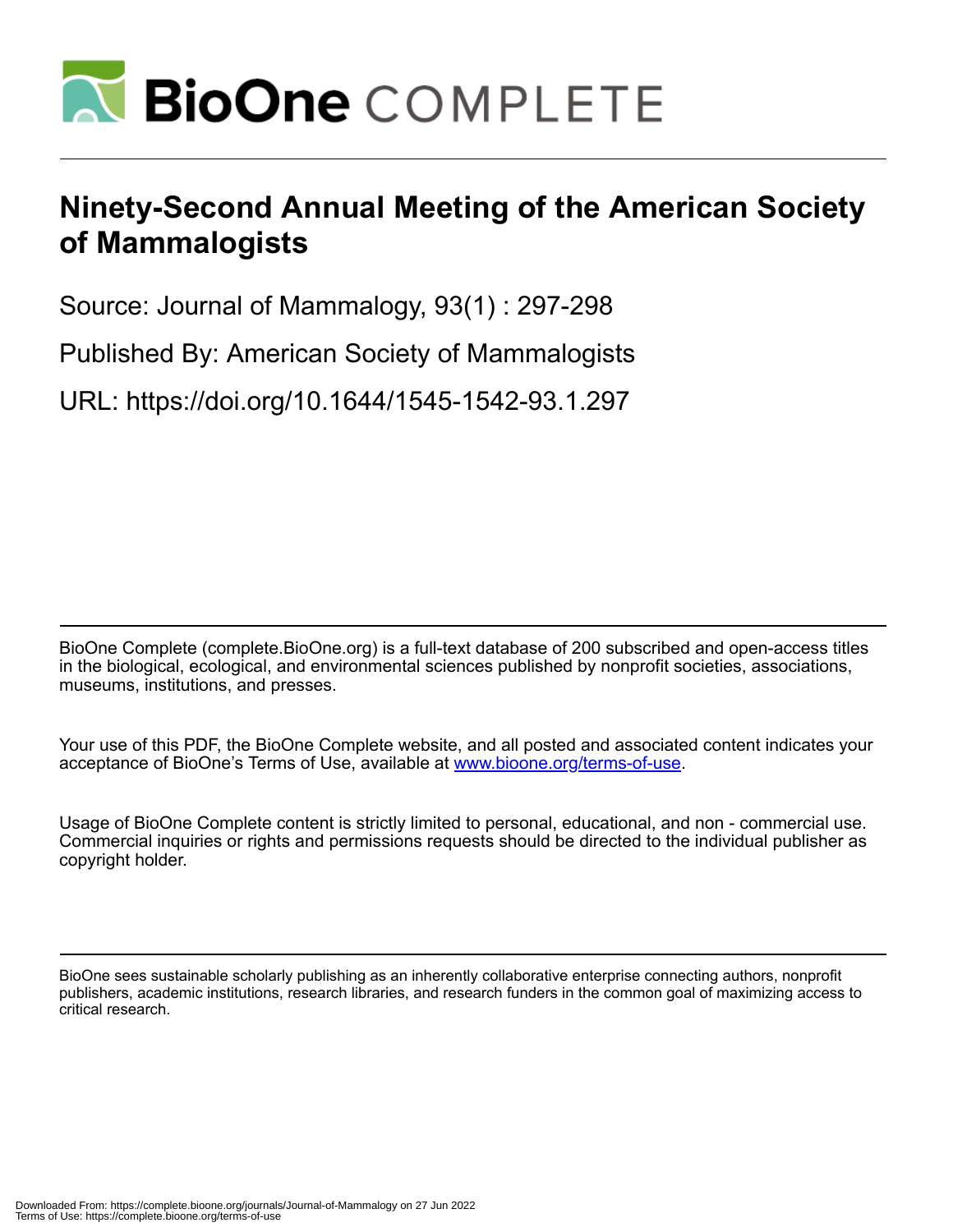## NINETY-SECOND ANNUAL MEETING OF THE AMERICAN SOCIETY OF MAMMALOGISTS

## Meeting Announcement and Call For Papers

DATES: 22–26 June 2012

PLACE: Reno, Nevada, USA

VENUE: Peppermill Resort Spa & Casino

Final Call for Papers: This is the *final call* for oral and poster presentations. Abstract submittal information is available at http://www.dce.k-state.edu/conf/mammalogists, or follow the link from the ''Meetings'' tab on the ASM web page at http:// www.mammalsociety.org. Abstract submission must be completed online at the conference website by 5 pm CST 15 April 2012. Authors must be registered for the conference before they submit an abstract. Submit no more than 1 paper as  $1<sup>st</sup>$  author. Space is available for papers and posters, allotted on a first–come, first–scheduled basis. Additional oral presentations may be designated as alternate or poster presentations. Oral presentations must be created in PowerPoint format; each PowerPoint must adhere to the guidelines that will be provided on the conference website. Oral presentations for technical sessions will be allotted 12 min for the talk and 3 min for questions. Poster presentations must fit within a 4' high and 4' wide  $(1.2 \text{ m high by } 1.2 \text{ m wide})$ space. Participants also should visit the conference website for detailed information on registration, accommodations, abstract submission, and how to prepare and submit a PowerPoint presentation. Advance submission of PowerPoint presentations will not be required. A tentative schedule of events will be available on the conference web site.

Registration: Online registration is open and continues through 15 June. Early Bird Registration is available until 31 January. Regular registration extends from 1 February to 1 May. Late Registration will run from 2 May through 15 June. On–site registration will be available 22 June. All active meeting participants (i.e., those contributing papers or posters, or attending technical sessions) and vendors must register. Please see conference web site for more information and final registration costs.

Payment: Registration forms are available on the conference website at http://www.dce.k-state.edu/conf/mammalogists/registration. Register securely online or by phone (1-800- 432-8222), or print the registration form and fax to 785-532- 2422 or mail it to:

> 2012 ASM Annual Meeting Division of Continuing Education Kansas State University 1615 Anderson Avenue Manhattan, KS 66502-4098.

Board of Directors Meeting: Friday, 22 June (0800 to 1700 h) and Monday, 25 June (1200 to 1330 h).

Committee Meetings: Committee chairs should make arrangements for committee meetings by 1 April 2011 by contacting Tony Ballard at tballard@k-state.edu or by phone at (785) 532-2402. A schedule of rooms and their seating capacities are available on the conference website.

Members Meeting: Members are invited to participate in 2 meetings of the membership: 1) Sunday, 24 June 1015–1200 h, and 2) Monday 25 June, 1030–1200 h. The meetings will be open to all registrants, but only active members of the Society will be permitted to vote; attendance by the membership is strongly encouraged.

Technical Sessions: The Annual Meeting begins formally with the Welcome and Plenary Session on Saturday, 23 June and ends with the Capstone Session on Tuesday, 26 June. All meeting rooms for Plenary Session, Capstone Address, Technical Sessions, Poster Sessions, Exhibitors, etc., will be in the conference facilities of the Peppermill Resort Spa and Casino.

Plenary Session I: Saturday, 23 June (approximately 0800) to 1030 h). This main session will open the conference and will include a welcoming address and presentations by several student award winners.

Plenary Session II: Monday, 25 June, 0800–1030 h. The second plenary session will include presentations by the 2011 recipients of the Joseph Grinnell Award and the Aldo Leopold Award. This session also will include a presentation by Dr. Hans Kruuk, who was elected as an Honorary Member in 2011.

Capstone Session: Tuesday, 26 June. This year's capstone presenter is Dr. Anne Yoder of Duke University. The theme of her presentation will be ''Hidden biodiversity in cryptic species: lessons from Madagascar's mouse lemurs.''

Symposia: Two symposia are scheduled: Interactions between mammals and their pathogens, organized by Richard S. Ostfeld; and second symposium focusing on the Great Basin organized by Marjorie Matocq.

## Social Programs:

Board of Director's Dinner – Thursday 21 June. Board members will be contacted regarding details of the Board of Directors Dinner.

Opening Social – Friday, 22 June, 1800 to 2300 h. Welcoming Social – Saturday, 23 June, 2100 to 2300 h. Student Mixer – Saturday, 23 June 1730 to 1900 h.